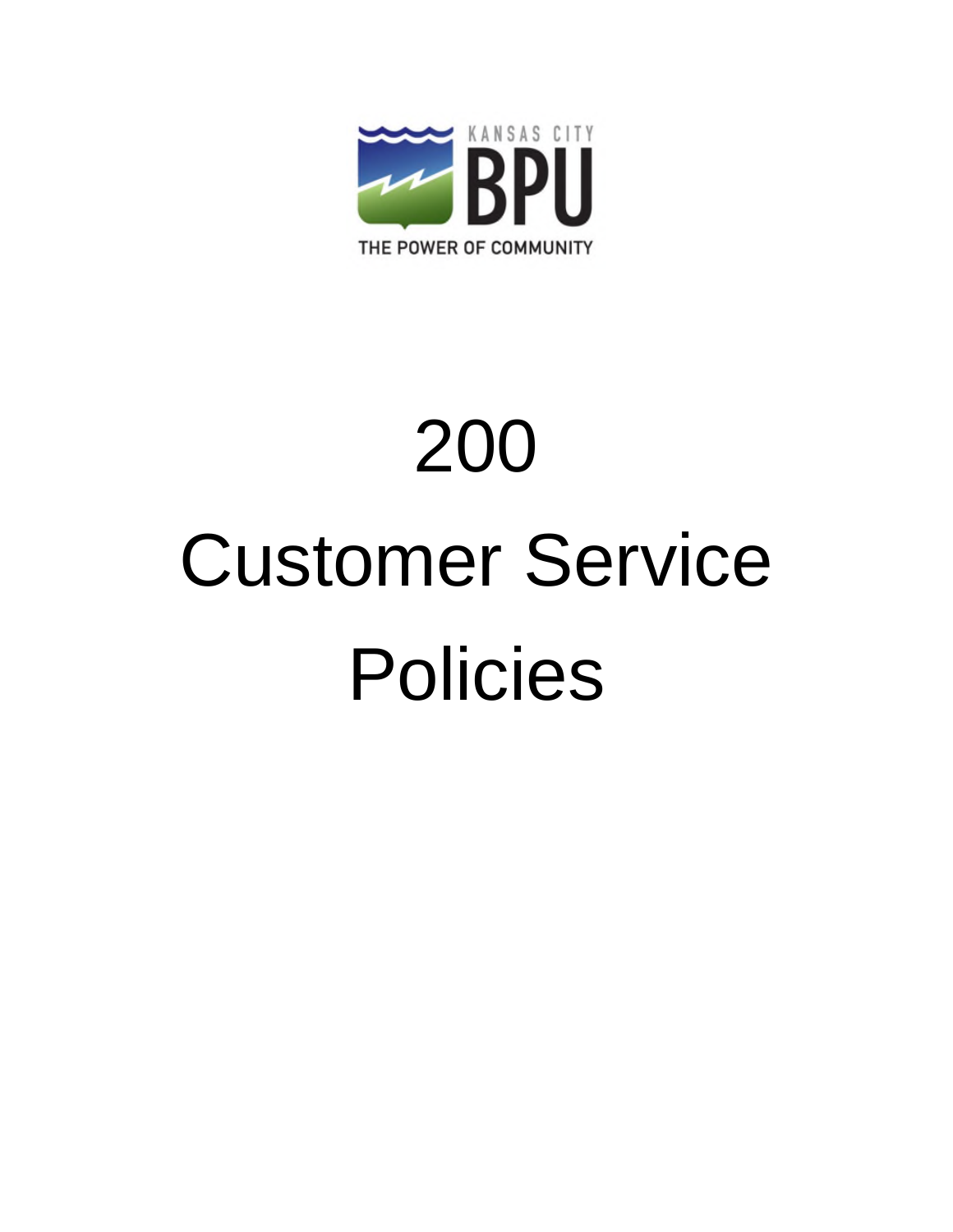## Table of Contents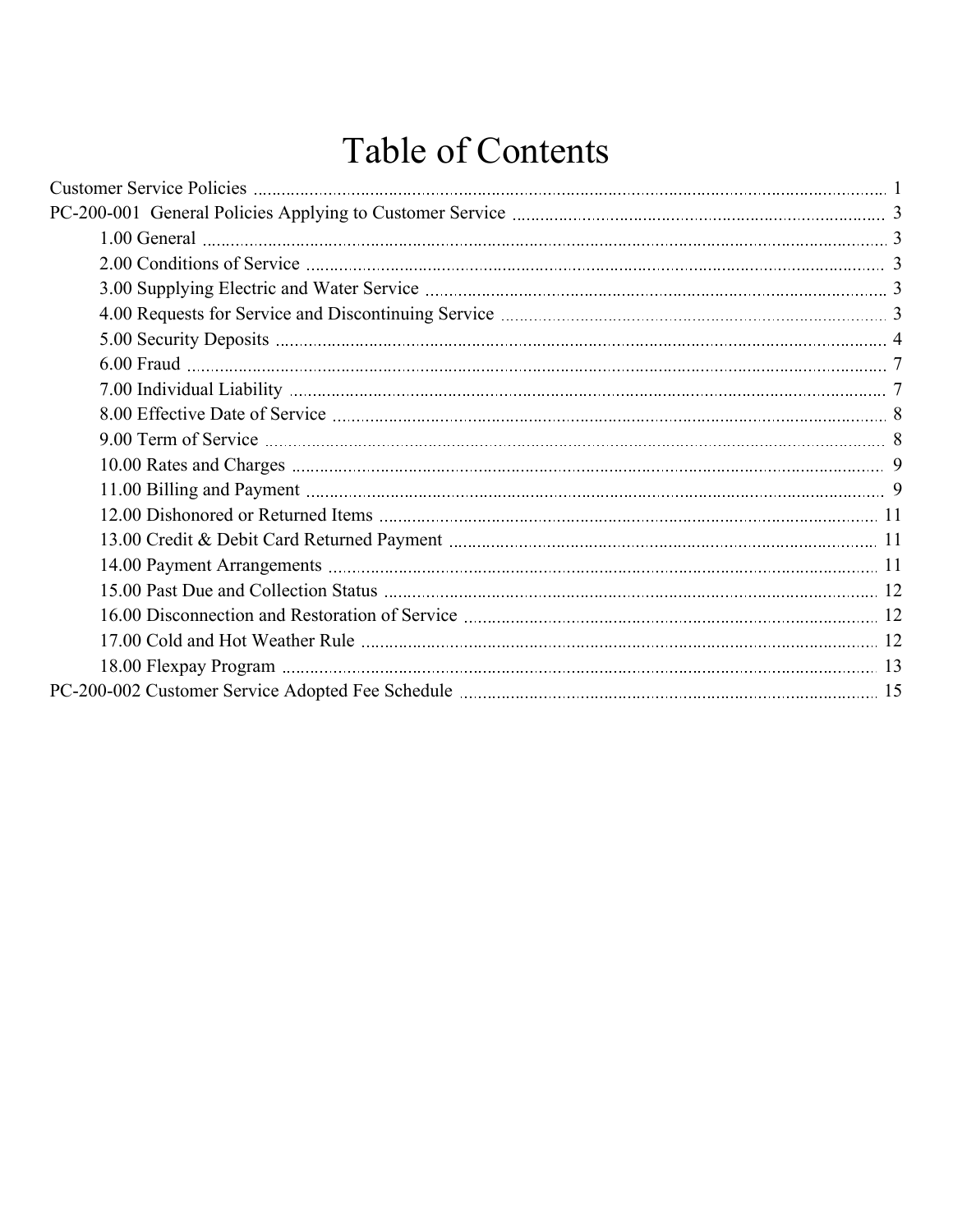<span id="page-2-0"></span>

## Kansas City Board of Public Utilities

### General Policies Applying to Customer Service PC-200-001

Issuing Credit, Billing and Debt Collections for Electric and Water Service

#### 1.00 GENERAL

1.01 Purpose: It is the responsibility of the Board of Public Utilities, (KCBPU), to provide electric and water service to the residents of Wyandotte County, Kansas.

#### 1.02 Scope: This policy outlines the responsibilities of KCBPU and the customers of KCBPU, in accepting use and submitting timely paymen<sup>t</sup> for services.

This is also designed to inform customers of potential charges associated with certain situations, and to ensure all customers receive uniform and equitable consideration.

1.03 Privacy Policy: KCBPU employs a combination of technology and standard practices to ensure customer information is safeguarded from unauthorized access or exposure. KCBPU protects customer information on secure systems with restricted access and has implemented appropriate security controls to protect the information when it is stored or transmitted by us. Contractors acting on KCBPU's behalf are required to safeguard customer information. It may be necessary — by law, legal process, litigation, or requests from public and governmental authorities — for KCBPU to disclose some customer information. KCBPU is <sup>a</sup> municipal utility and is governed by the Kansas Open Records Act. KCBPU may also disclose customer information if it determines that for purposes of national security, law enforcement, or other issues of public importance, disclosure is necessary or appropriate. KCBPU may also disclose customer information if that disclosure is reasonably necessary to enforce KCBPU's terms and conditions or to protect operations or users.

#### 2.00 CONDITIONS OF SERVICE

2.01 Conditions of A customer is the end-use consumer of KCBPU's services and the party who will pay Service: for their services. The customer must pay in full all outstanding debt to KCBPU prior to KCBPU accepting <sup>a</sup> service application and promptly pay all bills for services rendered. For rental locations, the property owner(s) / landlord(s) must pay in full all outstanding debt on all of their account(s) prior to KCBPU accepting <sup>a</sup> service application for any rental location.

#### 3.00 SUPPLYING ELECTRIC AND WATER SERVICE

3.01 Supplying Electric Reference Policy Numbers PE-310-001 Section 4.00 and PW-410-001 Section 6.00 and Water Service:

#### 4.00 REQUESTS FOR SERVICE AND DISCONTINUING SERVICE

4.01 Requests for Customers and potential customers of one or more of the utility services provided shall Service: be subject to the provisions of this policy. KCBPU desires to know as much about the customer as necessary to determine credit risk and control bad debt expense.

> All current customers who have <sup>a</sup> good credit rating or better and are current with their utility bill may make <sup>a</sup> new reques<sup>t</sup> by telephone or BPU web site when available. There is <sup>a</sup> Service Fee charged by KCBPU to process information, obtain <sup>a</sup> credit report, and set up an account as set out in the Fee and Deposit Schedule. This fee is paid with the first billing. Picture identification is required and <sup>a</sup> Social Security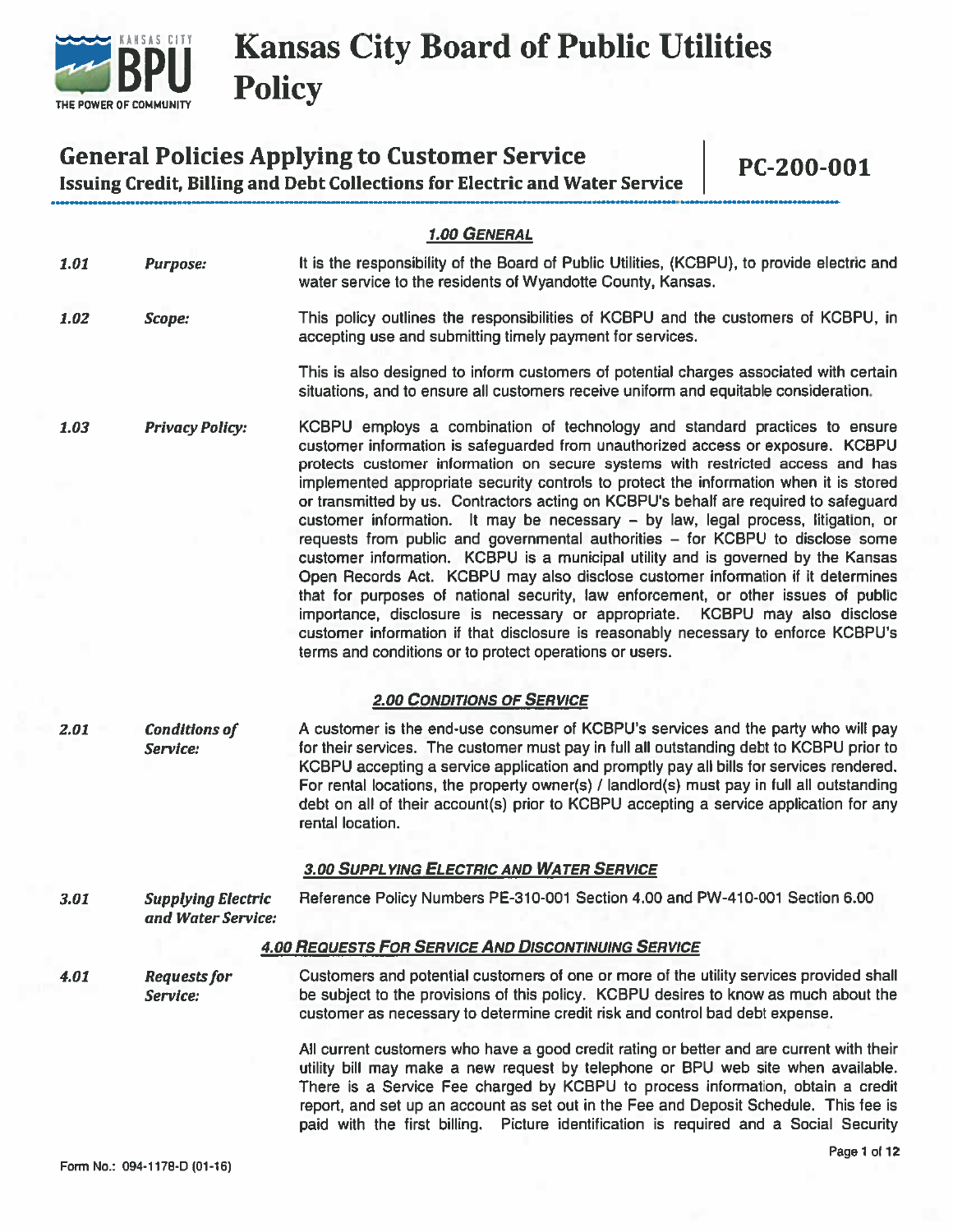<span id="page-3-0"></span>Number is requested.

| KCBPU may waive the Service Fee for a Residential customer if the customer signs up       |  |  |  |  |
|-------------------------------------------------------------------------------------------|--|--|--|--|
| for automatic utility bill payments by bank draft and continues the payments for at least |  |  |  |  |
| one year. If the customer cancels the automatic payment or incurs an insufficient         |  |  |  |  |
| funds transaction within the first year, the Service Fee must be paid.                    |  |  |  |  |

The property to be serviced must qualify for service. If <sup>a</sup> property failed inspection or is determined to be unfit/unsafe for service, service will not be provided.

4.02 Discontinuing Customers of one or more of the utility services provided shall be subject to the Service: provisions of this policy. Any contract made for services shall continue in full force and effect during its term. Services shall be discontinued by customer in accordance with the terms of the contract. If no terms are specified, customer may discontinue services upon giving KCBPU notice at least one business day in advance. In case no such notice is given to KCBPU, the terminating customer shall be responsible for all services supplied until such notice is given to KCBPU. In the case of rental property, the owner may contract in writing for services to be continued automatically in owner's name, with full responsibility for payment of all services thereafter delivered, when services are terminated at the reques<sup>t</sup> of any tenant.

> When <sup>a</sup> change of occupancy or any other change of legal billing responsibility occurs on any service being rendered by KCBPU, the notice of this change shall be given to KCBPU by the customer, and KCBPU will require at least one business day to process the request.

> The outgoing customer shall be responsible for all service rendered until the notice of change has been received by KCBPU.

#### 5.00 SECURITY DEPOSITS

5.01 Security Deposits: Deposits are assessed in an effort to ensure that all utility invoices are collected, which assists in keeping rates from unduly increasing.

> All customers will be subject to <sup>a</sup> maximum deposit. The deposit can be reduced if the customer supplies KCBPU with approved personal, identifiable information. If such information is provided, the deposit may be determined by <sup>a</sup> sliding scale based on the credit rating of the applicant. The scale will be determined by using <sup>a</sup> credit rating service utilized by KCBPU.

> Personal/business information is necessary for KCBPU to know the customer and provide <sup>a</sup> basis of extending credit to the customer for their services.

> KCBPU maintains <sup>a</sup> Privacy Policy regarding the protection of personal/business information.

The criteria used in requiring deposits from customers shall be as follows:

5.02 Residential Service Applicants must provide valid driver's license, passport, state or military identification. Applicants:

> A service applicant, who provides <sup>a</sup> social security number that is returned as deceased, non-issued, belonging to <sup>a</sup> person under the age of 18, or belonging to <sup>a</sup>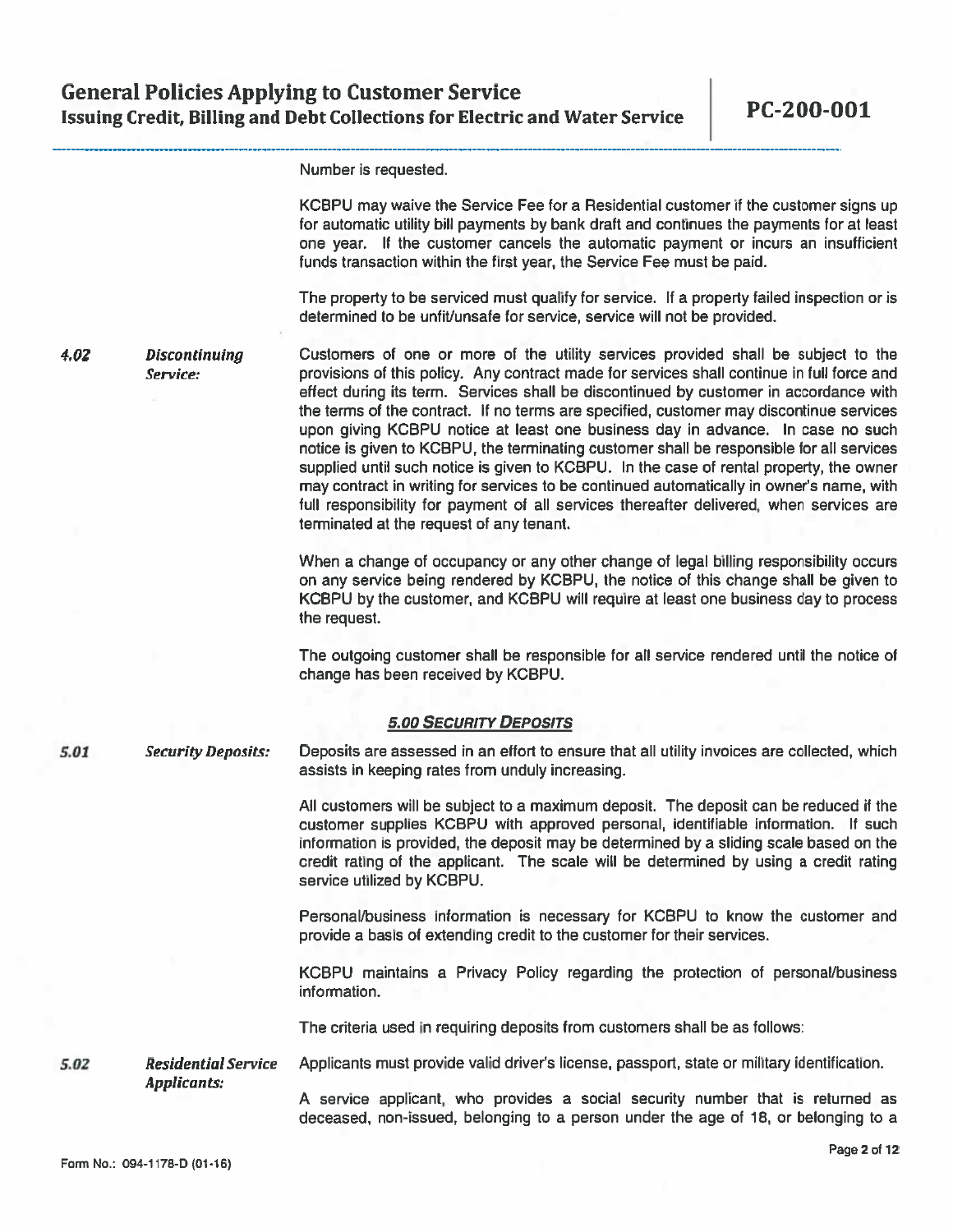person other than the applicant, or is fraudulent, shall be denied service and may be referred to the police or prosecutor's office if warranted.

KCBPU cannot demand that an applicant provide their social security number as <sup>a</sup> requirement for service. However, it is our policy that applicants who refuse to provide their social security number pose <sup>a</sup> greater credit risk and shall be charged the maximum deposit as set out in the Fee and Deposit Schedule. The deposit may be held until the account is finaled.

#### Residential Service Applicants — Homeowners

All properly owners who reside at the property being served will be required to complete the application process. Property owners will need a copy of their settlement statement and all signers to the statement must provide necessary information in order to obtain service.

- • Homeowners who pose <sup>a</sup> substantial credit risk may be charged the applicable deposit as set out in the Fee and Deposit Schedule.
- • Homeowners who pose <sup>a</sup> limited credit risk may be charged the applicable deposit as set out in the Fee and Deposit Schedule.
- •Homeowners who pose no credit risk may not be required to pay <sup>a</sup> deposit.
- • Homeowners who are <sup>a</sup> current customer of KCBPU and have not incurred more than one Late Payment Charge assessed over the previous twelve months of history and there has been no disconnect activity may not be required to pay <sup>a</sup> deposit.

In the event <sup>a</sup> homeowner(s), who is not assessed the maximum deposit, who was not required to pay <sup>a</sup> deposit or whose deposit was refunded, is disconnected for nonpaymen<sup>t</sup> of <sup>a</sup> bill the third time within <sup>a</sup> two year period, <sup>a</sup> deposit as set out in the Fee and Deposit Schedule plus any applicable fees and taxes may be imposed.

#### Residential Service Applicants — Renters

All renters who will reside at the property to be served shall complete the application process. First time applications must be completed in person at the offices of KCBPU. Renters will need <sup>a</sup> copy of their lease agreemen<sup>t</sup> and all signers to the lease must provide necessary information in order to obtain service.

- • Renters who pose substantial credit risk may be charged the applicable deposit as set out in the Fee and Deposit Schedule.
- • Renters who pose limited credit risk may be charged the applicable deposit as set out in the Fee and Deposit Schedule.
- •Renters who pose no credit risk may not be required to pay <sup>a</sup> deposit.
- • Renters who are <sup>a</sup> current customer of KCBPU and have not incurred more than one Late Payment Charge assessed over the previous twelve months of history and there has been no disconnect activity may not be required to pay <sup>a</sup> deposit.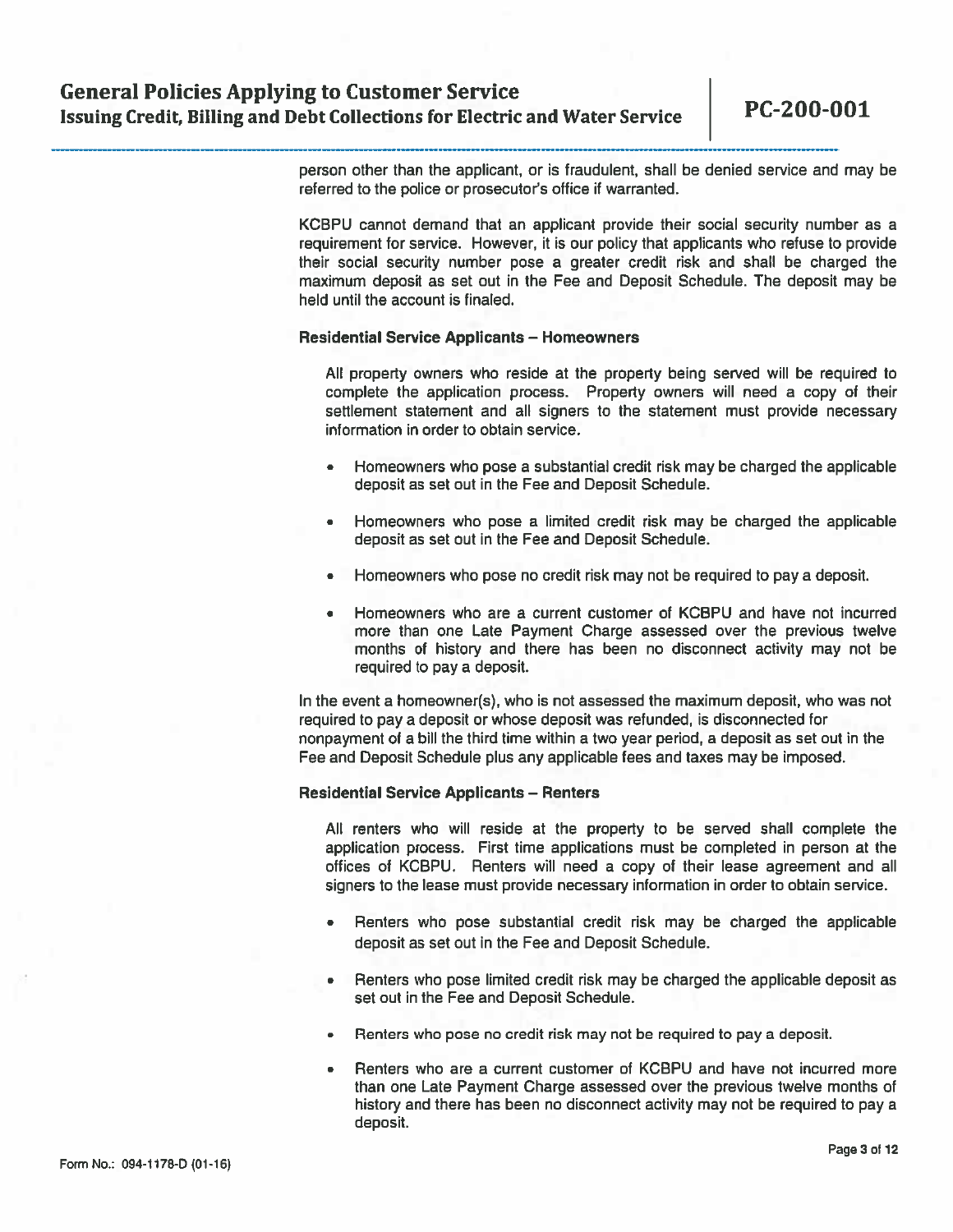|      |                                                      | In the event a renter(s), who is not assessed the maximum deposit, who was not<br>required to pay a deposit or whose deposit was refunded, is disconnected for<br>nonpayment of a bill the third time within a two year period, a deposit as set out in the<br>Fee and Deposit Schedule plus any applicable fees and taxes may be imposed.                                                                         |
|------|------------------------------------------------------|--------------------------------------------------------------------------------------------------------------------------------------------------------------------------------------------------------------------------------------------------------------------------------------------------------------------------------------------------------------------------------------------------------------------|
|      |                                                      | <b>Residential Service Applicants - Other / Contractor</b>                                                                                                                                                                                                                                                                                                                                                         |
|      |                                                      | All persons (including contractors, home renovators, etc.) who are signing for<br>service and/or will be responsible for utilities at the property to be served shall<br>complete the application process. Applicants will need a copy of their legal<br>documents between the applicant and the property owner and all signers to the<br>documents must provide necessary information in order to obtain service. |
|      |                                                      | Customers who pose substantial credit risk may be charged the applicable<br>٠<br>deposit as set out in the Fee and Deposit Schedule.                                                                                                                                                                                                                                                                               |
|      |                                                      | Customers who pose limited credit risk may be charged the applicable deposit<br>٠<br>as set out in the Fee and Deposit Schedule.                                                                                                                                                                                                                                                                                   |
|      |                                                      | Customers who pose no credit risk may not be required to pay a deposit.                                                                                                                                                                                                                                                                                                                                            |
|      |                                                      | Customers who are a current customer of KCBPU and have not incurred more<br>٠<br>than one Late Payment Charge assessed over the previous twelve months of<br>history and there has been no disconnect activity may not be required to pay a<br>deposit.                                                                                                                                                            |
|      |                                                      | In the event a customer(s), who is not assessed the maximum deposit, who was not<br>required to pay a deposit or whose deposit was refunded, is disconnected for<br>nonpayment of a bill the third time within a two year period, a deposit as set out in the<br>Fee and Deposit Schedule plus any applicable fees and taxes may be imposed.                                                                       |
| 5.03 | <b>Non-Residential</b><br><b>Service Applicants:</b> | <b>Non-Residential Service Applicants</b><br>Applicants may have a deposit equal to the sum of two-and-a-half times the<br>highest bill over the past twelve months at that location. The deposit can be<br>reassessed every six months.                                                                                                                                                                           |
|      |                                                      | The deposit may be waived for Governmental entities or a registered<br>$501(c)(3)$ .                                                                                                                                                                                                                                                                                                                               |
|      |                                                      | Applicants may not be assessed a deposit if they sign up for and maintain<br>automatic utility bill payments by bank draft. If the customer cancels the<br>automatic payment or incurs an insufficient funds transaction, a deposit will be<br>assessed.                                                                                                                                                           |
|      |                                                      | New Non-Residential Account Deposit Determination<br>۰<br>When application is made for new business/commercial accounts, the deposit<br>amount may be based on estimated type of usage and rate structure. As well<br>other businesses that fall in the proposed rate structure may be reviewed and<br>used to determine the amount of the deposit based on their average monthly                                  |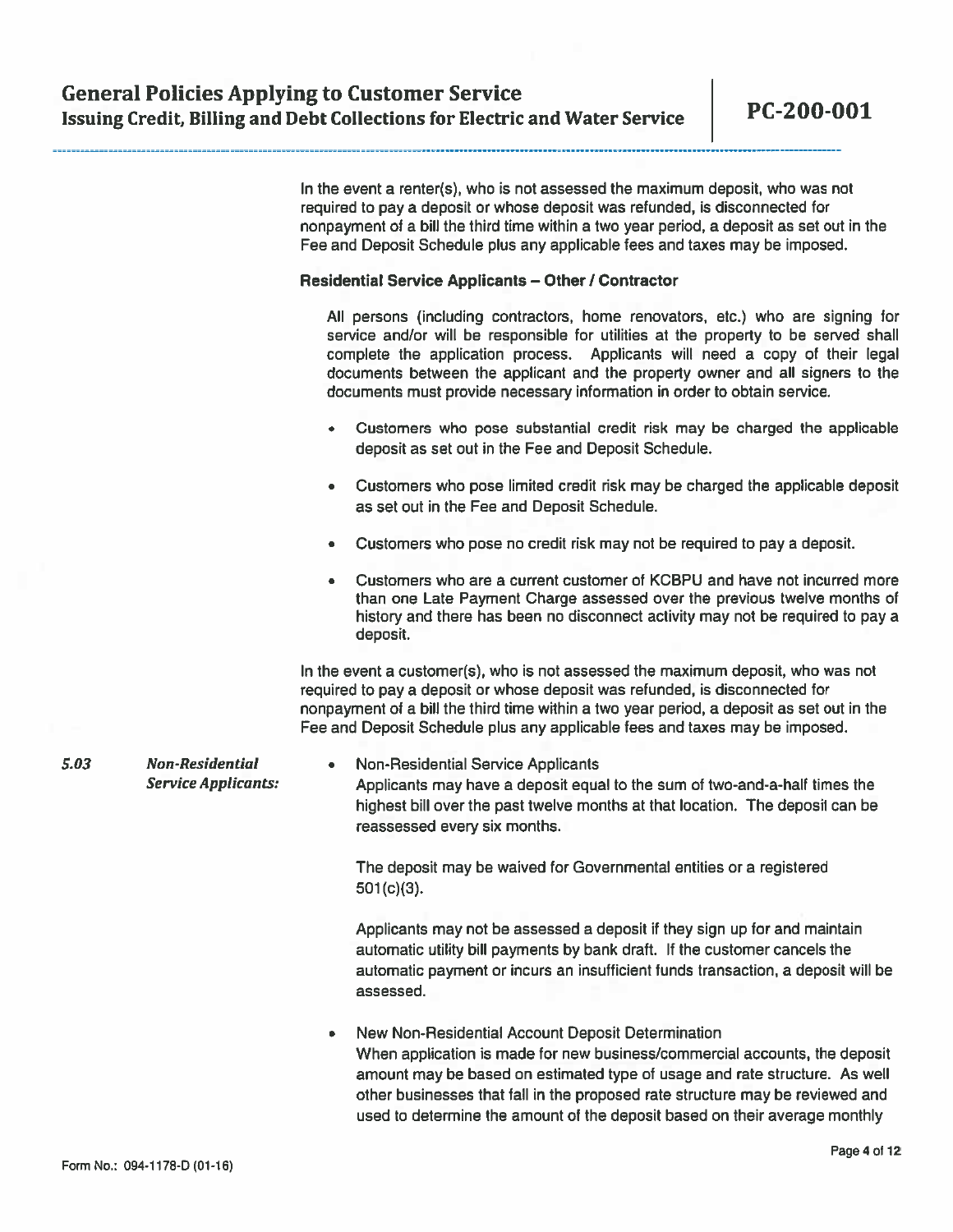charges.

|      | Deposit:                   | cashier's check or personal check.                                                                                                                                                                                                                                                                                                                                                                                                                                                                                                                                          |
|------|----------------------------|-----------------------------------------------------------------------------------------------------------------------------------------------------------------------------------------------------------------------------------------------------------------------------------------------------------------------------------------------------------------------------------------------------------------------------------------------------------------------------------------------------------------------------------------------------------------------------|
|      |                            | Non-Residential deposits may be in the form of cash, a surety bond written by an<br>insurance company with at least a very strong or equivalent credit rating licensed to do<br>business in the State of Kansas, or an Irrevocable Letter of Credit from a bank with at<br>least a three star Bankrate.com credit rating. (One star is the lowest bank rating with<br>five stars being the highest rating.) A non-cash deposit shall require a provision that<br>notice must be given thirty days prior to expiration to KCBPU by the bank issuing the<br>non-cash deposit. |
| 5.05 | Credit of the<br>Deposits: | For eligible accounts, deposits that are credited will be applied towards the outstanding<br>balance. Any credit balance on a finaled account will be refunded to the customer.<br>Deposits are not transferrable from one service address to another.                                                                                                                                                                                                                                                                                                                      |
|      |                            | If the customer has incurred more than two penalty assessments during the two year<br>period (Residential deposits) or three year period (Non-Residential deposits), the credit<br>may be delayed. Upon review of the most current twelve-month period the deposit will<br>be credited when no more than two penalty assessments have occurred.                                                                                                                                                                                                                             |
|      |                            | Residential deposits may be credited to the customer's account with interest two years<br>after the customer has paid the deposit. The interest is determined by the Kansas<br>Department of Administration, Municipal Services, and K.S.A. 12-822 and as<br>amended.                                                                                                                                                                                                                                                                                                       |
|      |                            | Non-Residential deposits may be credited to the customer's account with interest three<br>years after the customer has paid the deposit. The interest is determined by the<br>Kansas Department of Administration, Municipal Services, and K.S.A. 12-822 and as<br>amended.                                                                                                                                                                                                                                                                                                 |
|      |                            | 6.00 FRAUD                                                                                                                                                                                                                                                                                                                                                                                                                                                                                                                                                                  |
|      |                            |                                                                                                                                                                                                                                                                                                                                                                                                                                                                                                                                                                             |

<span id="page-6-0"></span>5.04 Form of the Residential deposits may be in the form of cash, money order, credit card, debit card,

6.01 Fraud: Fraudulent information or material misrepresentations made to KCBPU in order to obtain service will be cause for refusal to provide or discontinuance of service with <sup>a</sup> possible Deposit imposed for reconnection and the customer must bring their account to <sup>a</sup> zero balance. Proper authorities may be notified.

#### 7.00 iNDIVIDUAL LIABILITY

7.01 Individual Where two or more persons join in one written or oral application or contract for utility Liability: service, such persons shall be jointly and individually liable and shall be billed by means of <sup>a</sup> single periodic bill mailed to the person designated on the application to receive the bill.

> If circumstances warrant it, in KCBPU's reasonable judgment, KCBPU may reques<sup>t</sup> the names of each adult occupan<sup>t</sup> residing at the location where residential service is being provided.

> When someone is added to an existing account, they shall be jointly and individually liable for the bill for utility service supplied, as well as any pas<sup>t</sup> delinquencies at any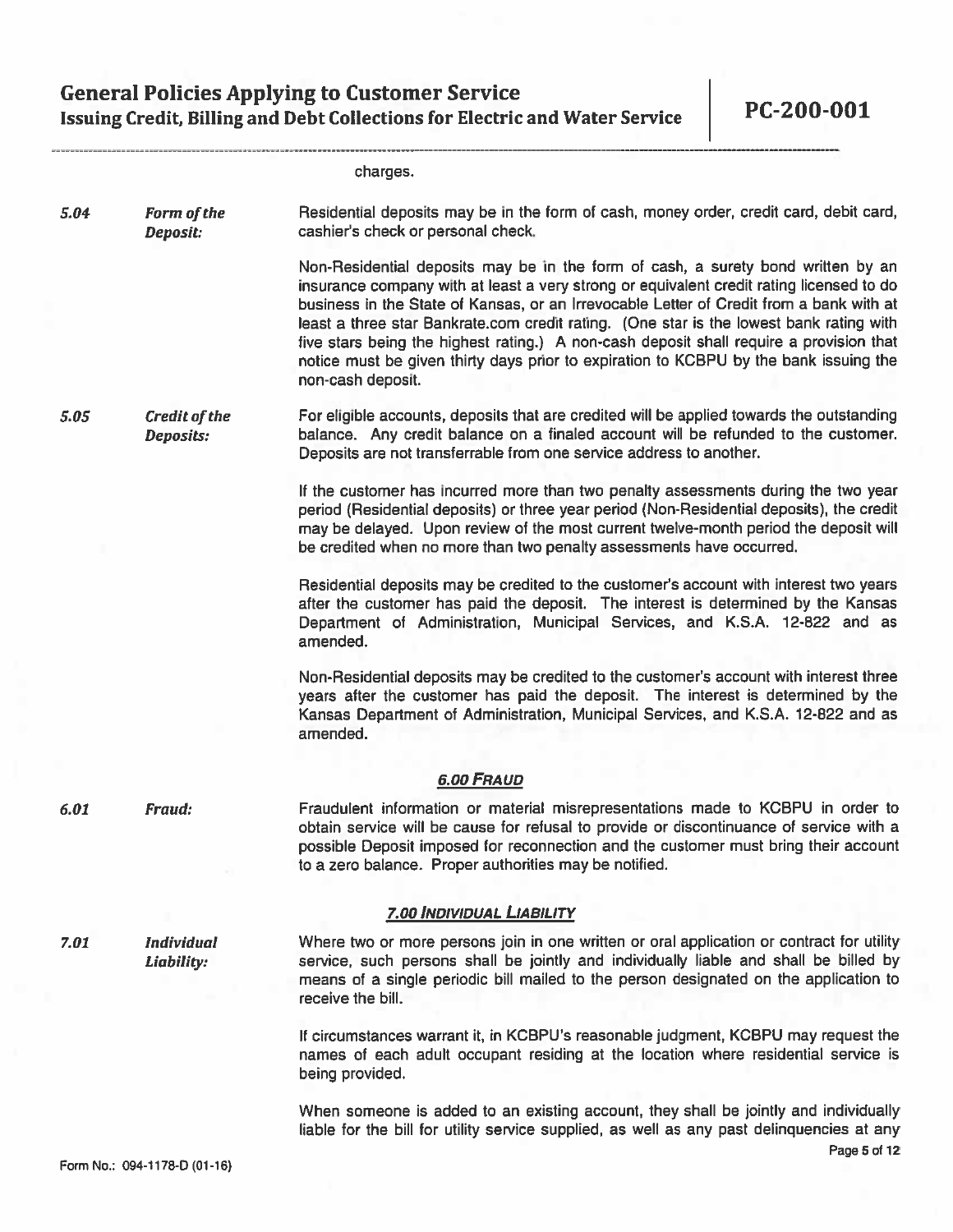service location.

<span id="page-7-0"></span>

|      |                                      | KCBPU reserves the right to transfer any previous unpaid balance and/or terminate<br>any service connection if KCBPU later discovers that the customer or any person living<br>at the service address owed a debt to KCBPU that was not resolved at the time of<br>application.                                                                                                                                                                                                                                                                                                           |
|------|--------------------------------------|-------------------------------------------------------------------------------------------------------------------------------------------------------------------------------------------------------------------------------------------------------------------------------------------------------------------------------------------------------------------------------------------------------------------------------------------------------------------------------------------------------------------------------------------------------------------------------------------|
| 7.02 | <b>Invalid Tenant:</b>               | Customers having a change in status of the designated account holder must notify<br>KCBPU of said change. Customers not notifying KCBPU may receive an Invalid<br>Tenant notification and may be required to apply for service by the date identified<br>within the notification. A change in the status of the designated account holder could<br>be due to but not limited to: death, divorce, or other similar circumstance whereby the<br>designated account holder no longer resides at the premise.                                                                                 |
|      |                                      | The customer remaining at the location will become the designated account holder and<br>may have new deposit requirements and/or charges to the payment plans required.<br>The customer shall remain responsible for any outstanding debts previously incurred.                                                                                                                                                                                                                                                                                                                           |
| 7.03 | <b>Deceased Tenant:</b>              | When an account holder(s) is deceased, KCBPU may request legal documentation<br>including, but not limited to, a death certificate(s) in order to transfer the service into the<br>name of the responsible party. If KCBPU receives notice or determines that an account<br>holder is deceased, notification of account closure may be given that would set forth a<br>date in which the responsible party must bring the account balance to a zero balance<br>and transfer the services into their name in order to continue services at the location of<br>the deceased account holder. |
| 7.04 | Probate:                             | If the property is in Probate, the executor must transfer the services into their name. If<br>no executor is appointed, the services may be disconnected. KCBPU reserves the<br>right to request additional documentation to continue service.                                                                                                                                                                                                                                                                                                                                            |
|      |                                      | <b>8.00 EFFECTIVE DATE OF SERVICE</b>                                                                                                                                                                                                                                                                                                                                                                                                                                                                                                                                                     |
| 8.01 | <b>Effective Date of</b><br>Service: | KCBPU's rates will be charged and bills rendered from the date the utility service is first<br>requested and/or made available to the customer.                                                                                                                                                                                                                                                                                                                                                                                                                                           |
|      |                                      | <b>9.00 TERM OF SERVICE</b>                                                                                                                                                                                                                                                                                                                                                                                                                                                                                                                                                               |
| 9.01 | <b>Term of Service:</b>              | KCBPU has no requirements binding a residential customer to a specific term of<br>service except in cases where the customer has requested a three-phase power<br>service and has entered into a contract with KCBPU for a specific term of service.                                                                                                                                                                                                                                                                                                                                      |
|      |                                      | Normally a three-phase power service will not be supplied to a residential customer<br>unless the customer agrees to pay KCBPU the cost of the three-phase service as per<br>Policy PE-310-001 Section 4.00.                                                                                                                                                                                                                                                                                                                                                                              |
|      |                                      | The term of service for non-residential customers or any other contract shall be as<br>specified in such specific contracts as may be applicable.                                                                                                                                                                                                                                                                                                                                                                                                                                         |
|      |                                      | KCBPU has no requirements binding a non-residential customer to a specific term of<br>service except in cases, as determined by KCBPU, where the amount of investment or<br>incentive economically justifies an executed service agreement specifying term of                                                                                                                                                                                                                                                                                                                             |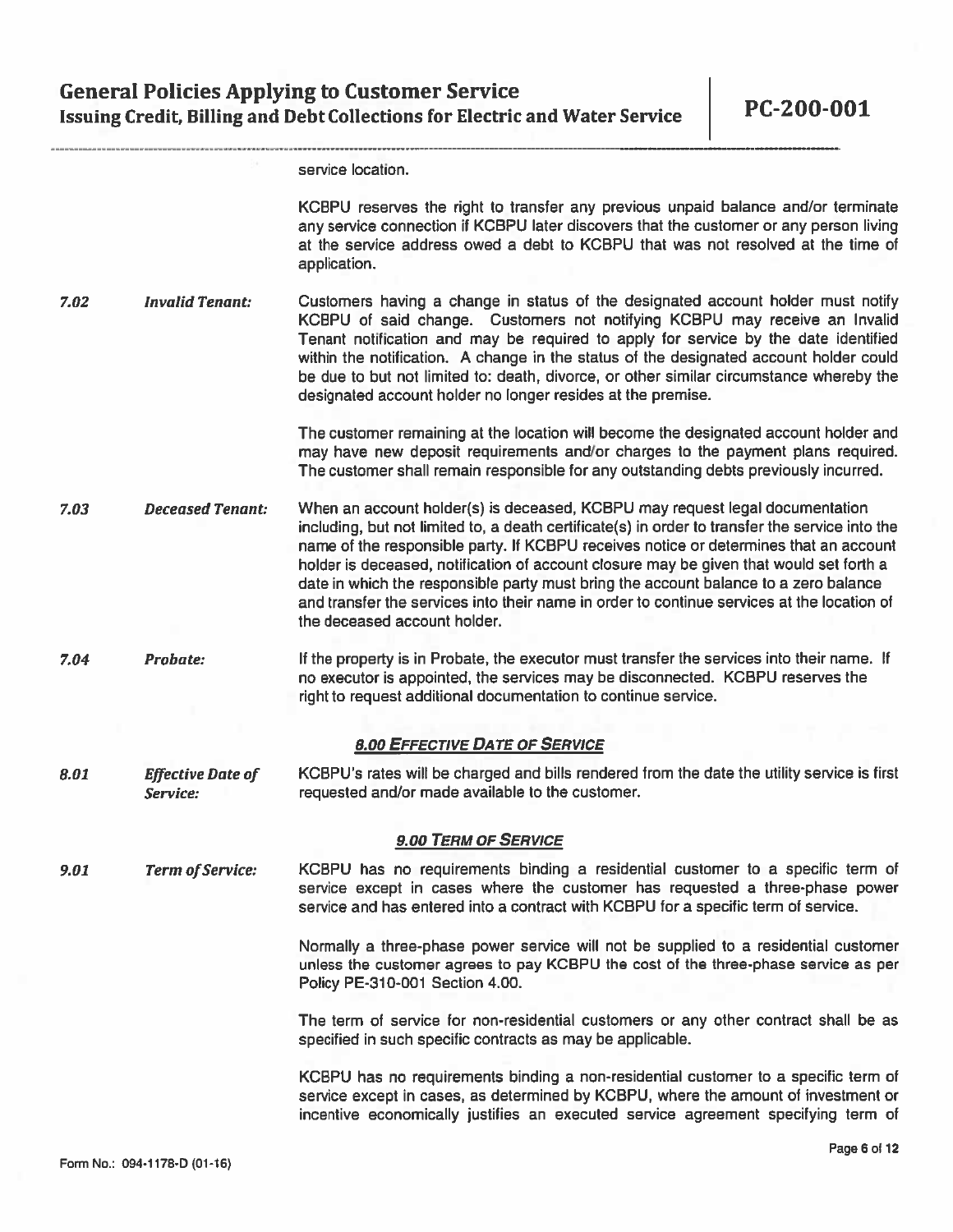<span id="page-8-0"></span>

|       |                                       | service.                                                                                                                                                                                                                                                                                                          |
|-------|---------------------------------------|-------------------------------------------------------------------------------------------------------------------------------------------------------------------------------------------------------------------------------------------------------------------------------------------------------------------|
|       |                                       | <b>10.00 RATES AND CHARGES</b>                                                                                                                                                                                                                                                                                    |
| 10.01 | <b>Rates and Charges:</b>             | Rates and charges for electric and water service to a customer at any point of delivery<br>are established by resolution(s) adopted and amended from time to time by KCBPU<br>and include various fees and penalties. A copy of the rates is available in the Rate<br>Application Manual on the website of KCBPU. |
|       |                                       | Accounts will be charged monthly minimum charges, including Unified Government<br>charges, even if there is no meter usage on the account.                                                                                                                                                                        |
|       |                                       | <b>11.00 BILLING AND PAYMENT</b>                                                                                                                                                                                                                                                                                  |
| 11.01 | <b>Billing and</b><br><b>Payment:</b> | Bills shall be rendered monthly, or at such other interval as KCBPU determines<br>appropriate. In computing bills for multiple month periods, the minimum charges of the<br>rate may be prorated as applicable.                                                                                                   |
|       |                                       | If a meter has been destroyed by fire or otherwise fails to correctly register services<br>supplied, an estimated bill based on consumption during previous periods or other<br>information shall be rendered to the customer.                                                                                    |
|       |                                       | Failure to receive mail, including a bill, does not release the customer from obligation of<br>payment.                                                                                                                                                                                                           |
|       |                                       | KCBPU can back bill for any charges including but not limited to a stuck or non-<br>operating meter for up to three (3) years.                                                                                                                                                                                    |
| 11.02 | <b>Equalized Payment</b>              | Only Residential customers can elect to be billed in equal monthly installments.                                                                                                                                                                                                                                  |
|       | <b>Program (EPP):</b>                 | For a customer to be eligible to elect to be billed under the terms of the EPP, the<br>customer must meet the following EPP requirements:                                                                                                                                                                         |
|       |                                       | Customer must have received service continuously at their present address for<br>۰<br>twelve consecutive billing periods.                                                                                                                                                                                         |
|       |                                       | The customer must have a zero (0) balance to enroll in the EPP.<br>٠                                                                                                                                                                                                                                              |
|       |                                       | The total yearly amount billed under the EPP shall be equal to the amount the<br>customer would have been billed under regular usage, had they not elected to select<br>Initial monthly payments on the EPP will be determined by dividing<br>the EPP.<br>customer's past twelve months billed amount by twelve.  |
|       |                                       | The monthly amount payable may be adjusted from time to time by KCBPU, to reflect<br>any rate changes, balance changes, and the customer's recent consumption history.                                                                                                                                            |
|       |                                       | The EPP will continue automatically unless terminated for any of the following reasons:                                                                                                                                                                                                                           |
|       |                                       | The customer closes the account. In that event, KCBPU will render a final bill<br>۰<br>based on the actual unpaid usage.                                                                                                                                                                                          |

• The customer requests termination of the program. Upon termination, the customer's unpaid balance shall be due and payable with their next bill.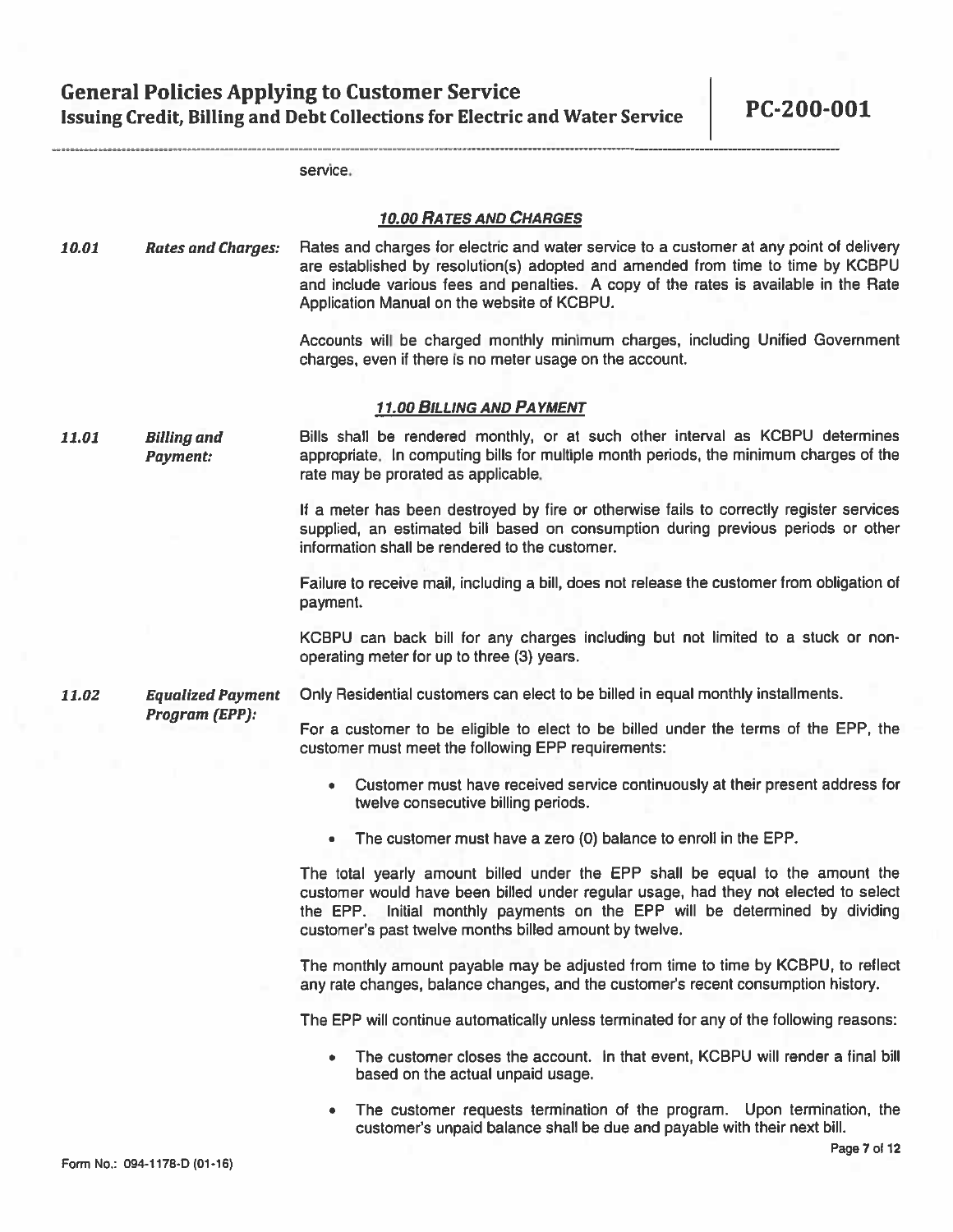|       |                                                                                                        | If the customer fails to make timely payments of the amount due on the bill<br>۰<br>rendered, the EPP may be terminated and the customer's bill shall be due and<br>payable based upon actual usage.                                                                                                                                                             |
|-------|--------------------------------------------------------------------------------------------------------|------------------------------------------------------------------------------------------------------------------------------------------------------------------------------------------------------------------------------------------------------------------------------------------------------------------------------------------------------------------|
|       |                                                                                                        | If the customer has a payment returned, the customer may be removed from<br>the EPP. Upon termination, the customer's unpaid balance shall be due and<br>payable with their next bill.                                                                                                                                                                           |
|       |                                                                                                        | If the customer's EPP is terminated by KCBPU, the customer must pay the balance in<br>full immediately in order to be reinstated to the payment program.                                                                                                                                                                                                         |
| 11.03 | <b>Prorated &amp;</b><br><b>Estimated Bills:</b>                                                       | Bills for more days or less days than the normal billing cycle may be prorated for the<br>actual days of service in accordance with the monthly schedule applicable thereto.                                                                                                                                                                                     |
| 11.04 | <b>Due Dates:</b>                                                                                      | The due date is indicated on all bills and this date means that payment must be<br>received by KCBPU on or before the indicated date to avoid a late charge and potential<br>disconnection of service.                                                                                                                                                           |
|       |                                                                                                        | For reference, various payment options are listed below:                                                                                                                                                                                                                                                                                                         |
|       |                                                                                                        | Lobby window<br>۰                                                                                                                                                                                                                                                                                                                                                |
|       |                                                                                                        | <b>Authorized Payment Kiosk</b><br>٠                                                                                                                                                                                                                                                                                                                             |
|       |                                                                                                        | Online                                                                                                                                                                                                                                                                                                                                                           |
|       |                                                                                                        | Phone/IVR<br>٠                                                                                                                                                                                                                                                                                                                                                   |
|       |                                                                                                        | Drop Box at KCBPU headquarters<br>٠                                                                                                                                                                                                                                                                                                                              |
|       |                                                                                                        | <b>ACH (Automated Clearing House)</b><br>٠                                                                                                                                                                                                                                                                                                                       |
|       |                                                                                                        | Wire payment                                                                                                                                                                                                                                                                                                                                                     |
|       |                                                                                                        | All payments are cleared electronically including checks. Collection at a<br>Note:<br>customer's residential property location is not permitted.                                                                                                                                                                                                                 |
| 11.05 | <b>Waiver of Late</b><br><b>Payment Charge</b><br>for Customers in<br><b>Special</b><br>Circumstances: | Customers who are at least 62 years of age and meet the federal poverty guidelines<br>may submit an application and proof of income to KCBPU requesting a waiver of the<br>Late Payment Charge. Future Late Payment Charges will be waived if the application<br>is approved. Customers will be notified in writing if the application is approved or<br>denied. |
| 11.06 | <b>Payment</b><br><b>Allocation:</b>                                                                   | KCBPU allocates payments to the oldest charges first. KCBPU will not allocate<br>payments per customer's request or demand.                                                                                                                                                                                                                                      |
|       |                                                                                                        | <b>12.00 DISHONORED OR RETURNED ITEMS</b>                                                                                                                                                                                                                                                                                                                        |
| 12.01 | <b>Dishonored or Bad</b><br><b>Checks:</b>                                                             | This policy will apply to customer payments returned by the bank for reasons such as<br>insufficient funds, account closed, etc.                                                                                                                                                                                                                                 |
|       |                                                                                                        | If a payment is returned by the bank, it may be converted to an Automated Clearing                                                                                                                                                                                                                                                                               |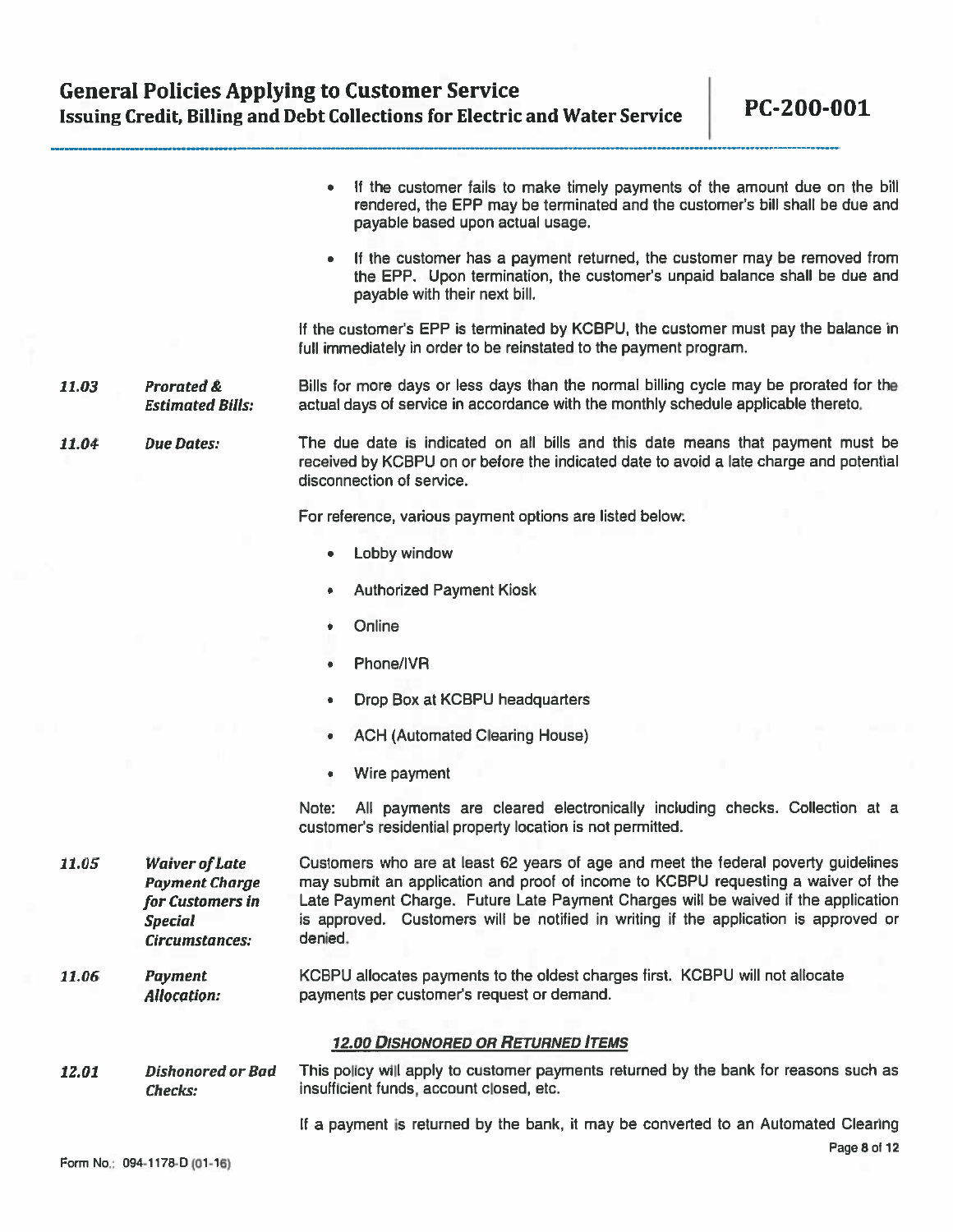<span id="page-10-0"></span>House (ACH) electronic transaction for re-presentment and collection.

The customer may be charged the Kansas Statutory maximum established rate for <sup>a</sup> nonsufficient funds check. This rate is designated by the state of Kansas to establish <sup>a</sup> fair compensation to KCBPU for its efforts to process and collect dishonored or bad checks and the applicable statute is K.S.A. 60-2610.

Upon receipt of <sup>a</sup> dishonored check for any reason, KCBPU may disconnect the customer's utility services if the check is not redeemed or paymen<sup>t</sup> of the check and fee is not received. If services are disconnected for <sup>a</sup> returned check, all pas<sup>t</sup> due monies and the return check amount and fees become due immediately. A dishonored check cannot be covered by another check.

Upon receipt of two dishonored checks, KCBPU may notify the customer in writing that future payments to KCBPU will be accepted by cash, money order, cashier's check, or wire paymen<sup>t</sup> only.

#### 13.00 CREDIT & DEBIT CARD RETURNED PAYMENT

13.01 Credit Card When the customer has paid by credit and/or debit card and the payment is returned, Returned Payment: KCBPU will follow the procedures similar to those described above for dishonored checks.

> Future payments will be accepted by cash, money order, cashier's check, or wire paymen<sup>t</sup> only.

#### 14.00 PA YMENT ARRANGEMENTS

14.01 Payment KCBPU may allow a customer to enter into an agreement for an acceptable payment Arrangements: arrangemen<sup>t</sup> if the customer is unable to pay the full amount of the utility bill by the due date in accordance with this section. Payment arrangements are not available for non residential customers, <sup>a</sup> customer whose service is currently disconnected or scheduled for disconnection that day, or <sup>a</sup> returned paymen<sup>t</sup> amount.

> Customers must keep their account current by paying any new utility charges billed in order to maintain the paymen<sup>t</sup> arrangemen<sup>t</sup> or other actions on delinquent accounts. Late charges may be applied to all pas<sup>t</sup> due amounts.

> To initiate <sup>a</sup> paymen<sup>t</sup> arrangement, the customer must contact KCBPU. If paymen<sup>t</sup> arrangemen<sup>t</sup> is broken, utility services are eligible for disconnection without prior notification. A customer is allowed up to three terminated arrangements per calendar year.

> Customers who have been issued <sup>a</sup> corrected bill may be offered paymen<sup>t</sup> arrangements. Acceptable paymen<sup>t</sup> arrangements will be determined at the time the customer contacts KCBPU to make the paymen<sup>t</sup> arrangemen<sup>t</sup> agreement.

#### **15.00 PAST DUE AND COLLECTION STATUS**

Collection Status:

15.01 Past Due and An account that remains unpaid or is past due may be subject to the following actions:

- •Account pas<sup>t</sup> due: A Late Payment Charge will be added to the bill.
- •Disconnect: The customer's utility service(s) may be disconnected.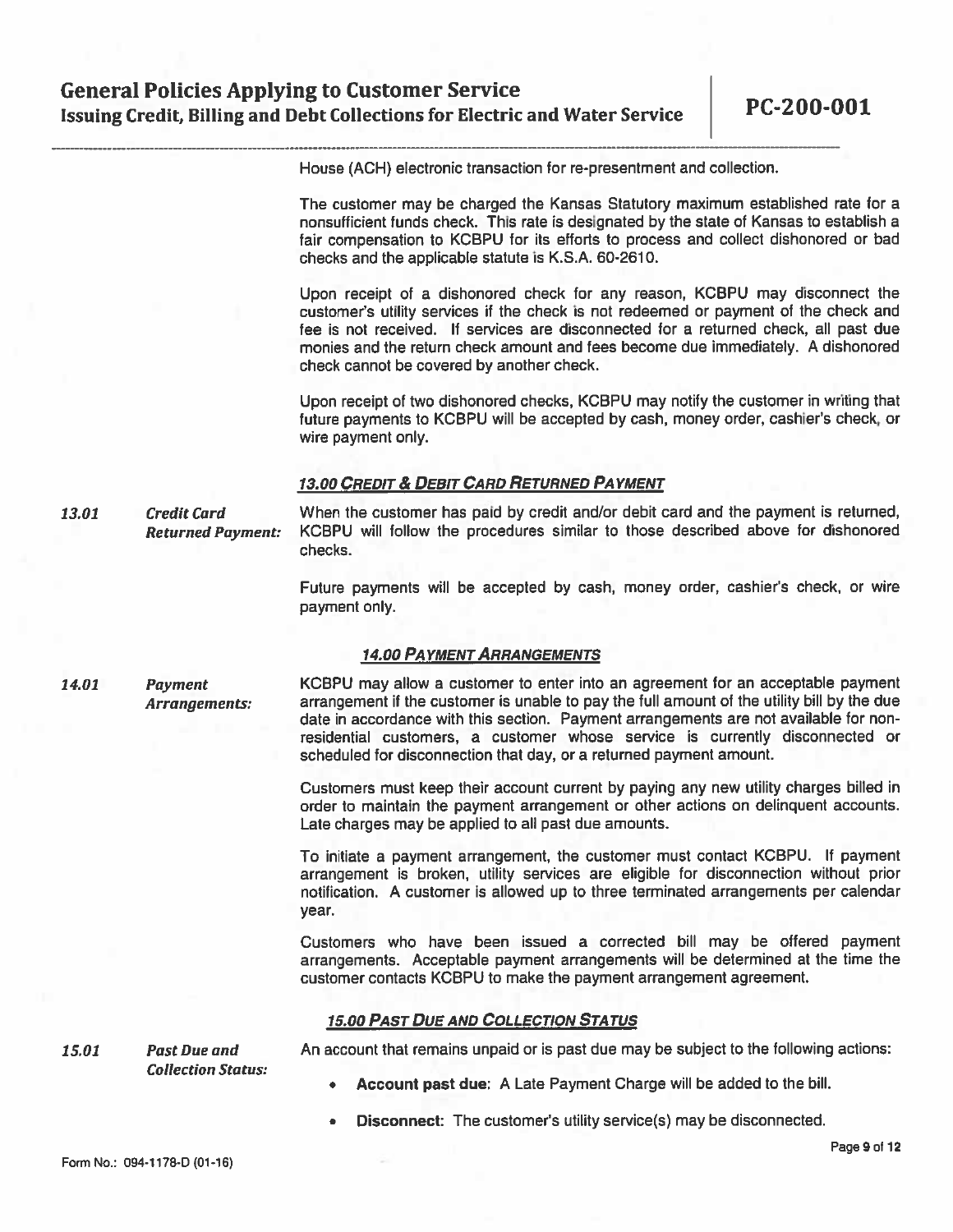<span id="page-11-0"></span>

|       |                                             | Fees: A disconnect fee may be charged for meter disconnects. Past due<br>٠<br>charges, fees, penalties, and deposits may have to be paid in order to re-<br>establish services.                                                                                                                                                                                                                                                                                                       |
|-------|---------------------------------------------|---------------------------------------------------------------------------------------------------------------------------------------------------------------------------------------------------------------------------------------------------------------------------------------------------------------------------------------------------------------------------------------------------------------------------------------------------------------------------------------|
|       |                                             | Collections: The bill may be turned over to collections or a lawsuit may be<br>٠<br>filed.                                                                                                                                                                                                                                                                                                                                                                                            |
|       |                                             | Property Lien: Subject to Kansas law, KCBPU may pursue property liens.<br>٠                                                                                                                                                                                                                                                                                                                                                                                                           |
|       |                                             | KCBPU reserves the right to continue to collect the amount due and require full<br>payment before rendering new service.                                                                                                                                                                                                                                                                                                                                                              |
|       |                                             | <b>16.00 DISCONNECTION AND RESTORATION OF SERVICE</b>                                                                                                                                                                                                                                                                                                                                                                                                                                 |
| 16.01 | <b>Disconnection of</b><br>Service:         | If the "amount due now" as indicated on the bill is not paid on or before the due date, a<br>Late Payment Charge as determined by KCBPU may be added to the bill. A courtesy<br>phone call may be attempted to the phone number on file to notify the customer of a<br>late payment. Non-payment of the bill can result in disconnection of service.                                                                                                                                  |
|       |                                             | When an account is in non-payment status, a notice is given that utility services may<br>be eligible for disconnection; this is a "Disconnection Notice". If the bill remains unpaid,<br>a courtesy phone call may be attempted to the phone number on file to notify the<br>customer of a pending disconnection. Payment must be made before the cutoff date<br>noted on the bill to avoid being disconnected. Any previous unpaid amount is eligible<br>for disconnect at any time. |
| 16.02 | <b>Restoration of</b><br>Service:           | In order to restore disconnected service the customer must pay all past due fees,<br>penalties, and bills, plus the appropriate deposit if applicable.                                                                                                                                                                                                                                                                                                                                |
|       |                                             | Customers, after making the required payment, can call the confirmation line at 913-<br>573-9191 for restoration. Services should be restored within 2 hours. If for some<br>reason the services are not restored in 2 hours, please contact BPU and allow up to 24<br>hours for service restoration.                                                                                                                                                                                 |
|       |                                             | <b>17.00 COLD AND HOT WEATHER RULE</b>                                                                                                                                                                                                                                                                                                                                                                                                                                                |
| 17.01 | <b>Cold and Hot</b><br><b>Weather Rule:</b> | During summer months, on any day when the National Weather service forecasts the<br>temperature will rise above 95 degrees Fahrenheit, or the heat index will rise above<br>105 degrees Fahrenheit, KCBPU will not disconnect electric service for non-payment of<br>bills.                                                                                                                                                                                                           |
|       |                                             | During the period of November 1st through March 31st, KCBPU will not disconnect<br>Residential electric customers for non-payment of bills when the National Weather<br>Service forecasts the temperature will remain at or below 32 degrees Fahrenheit for 24<br>hours. KCBPU will check the weather forecasts daily between 8:00 AM and 9:00 AM.<br>Water service can be disconnected at any time.                                                                                  |
|       |                                             | To avoid being disconnected, the customer must contact KCBPU to check eligibility<br>and establish a payment arrangement. Please refer to Payment Arrangement section<br>for additional requirements.                                                                                                                                                                                                                                                                                 |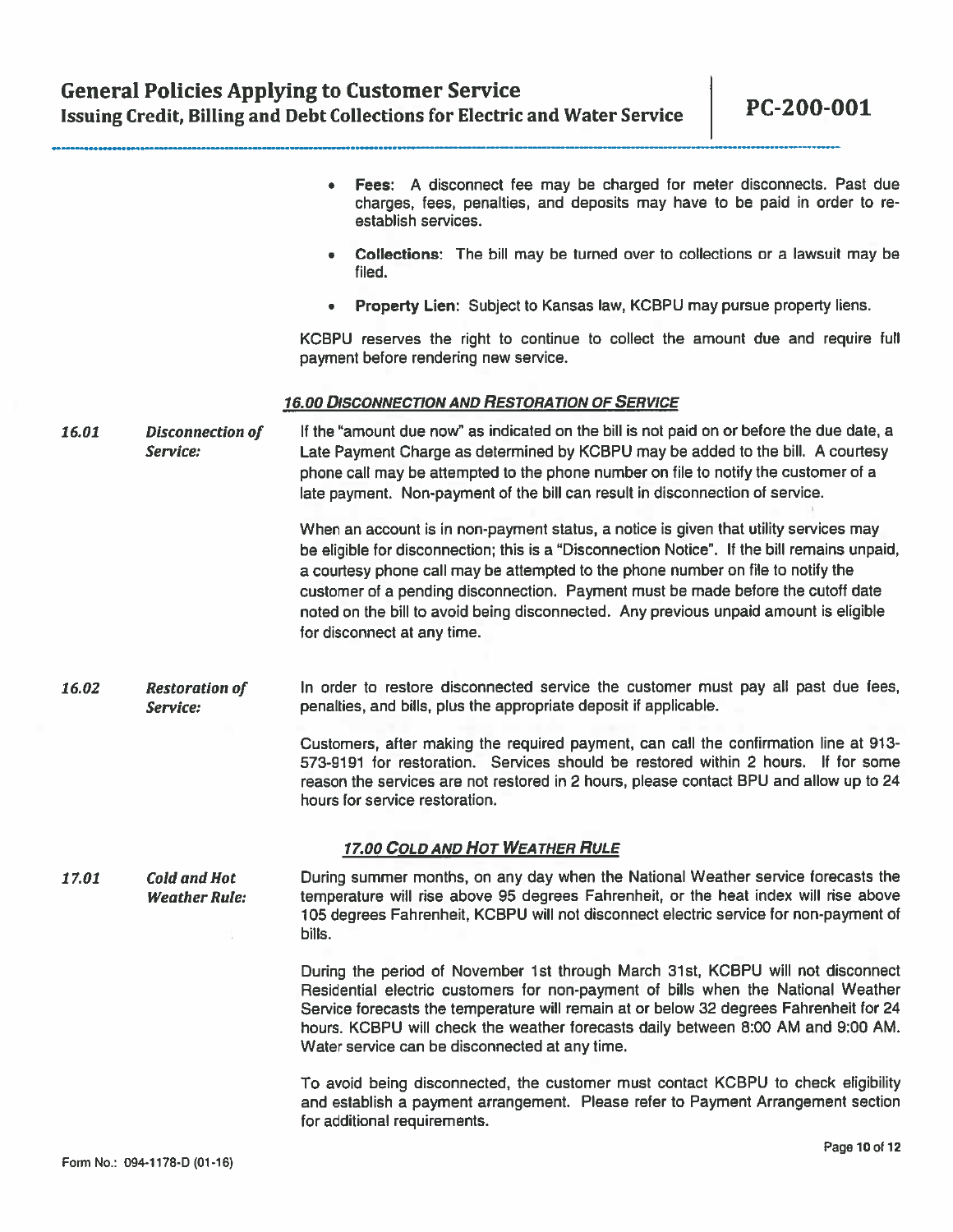<span id="page-12-0"></span>

|       |                         | <b>18.00 FLEXPAY PROGRAM</b>                                                                                                                                                                                                                                                                                                                                                                              |
|-------|-------------------------|-----------------------------------------------------------------------------------------------------------------------------------------------------------------------------------------------------------------------------------------------------------------------------------------------------------------------------------------------------------------------------------------------------------|
| 18.01 | <b>FlexPay Program:</b> | Residential electric customers may qualify to receive services under KCBPU's prepay<br>service program called FlexPay.                                                                                                                                                                                                                                                                                    |
|       |                         | The following provisions apply to the FlexPay program:                                                                                                                                                                                                                                                                                                                                                    |
|       |                         | Only customers with electric Advanced Metering Infrastructure (AMI) meters<br>۰<br>are eligible for the FlexPay program.                                                                                                                                                                                                                                                                                  |
|       |                         | Prior to being approved for the FlexPay program, the customer must agree to<br>۰<br>the Service Agreement.                                                                                                                                                                                                                                                                                                |
|       |                         | Customers flagged as Life Support customers are not eligible to participate.<br>۰                                                                                                                                                                                                                                                                                                                         |
|       |                         | Deposit requirements may be waived.<br>۰                                                                                                                                                                                                                                                                                                                                                                  |
|       |                         | FlexPay customers are not eligible for the Equalized Payment Program.<br>۰                                                                                                                                                                                                                                                                                                                                |
|       |                         | Disconnection charges may apply.<br>۰                                                                                                                                                                                                                                                                                                                                                                     |
|       |                         | KCBPU offers customers in the FlexPay program a notification when the<br>۰<br>customer's balance reaches a Low Balance threshold and when the balance<br>becomes negative. KCBPU will not disconnect the customer until the next<br>business day after notification is attempted. After disconnection, KCBPU will<br>provide customers with a minimum payment amount required to re-establish<br>service. |
|       |                         | KCBPU will make available a separate website for all customers in the FlexPay<br>$\bullet$<br>program.                                                                                                                                                                                                                                                                                                    |
|       |                         | FlexPay program service customers are responsible for purchasing services in<br>۰<br>advance of usage. For customers in arrears before entering the FlexPay<br>program, the percentage of their payments that will be applied to debt recovery<br>may be 25%.                                                                                                                                             |
|       |                         | A customer electing to return to postpaid service may have the same payment<br>۰<br>plan options as any other residential customer after satisfying the conditions<br>set forth in the FlexPay program. Conditions that may require a new or<br>modified deposit are described in the Security Deposits section.                                                                                          |
|       |                         | For reference, various payment options are listed below:                                                                                                                                                                                                                                                                                                                                                  |
|       |                         | <b>Lobby Window</b><br>$\bullet$                                                                                                                                                                                                                                                                                                                                                                          |
|       |                         | <b>Authorized Payment Kiosk</b><br>۰                                                                                                                                                                                                                                                                                                                                                                      |
|       |                         | On-line<br>۰                                                                                                                                                                                                                                                                                                                                                                                              |
|       |                         | Phone/IVR<br>٠                                                                                                                                                                                                                                                                                                                                                                                            |
|       |                         | Drop Box at KCBPU headquarters<br>۰                                                                                                                                                                                                                                                                                                                                                                       |
|       |                         | Note: All payments are cleared electronically including checks.                                                                                                                                                                                                                                                                                                                                           |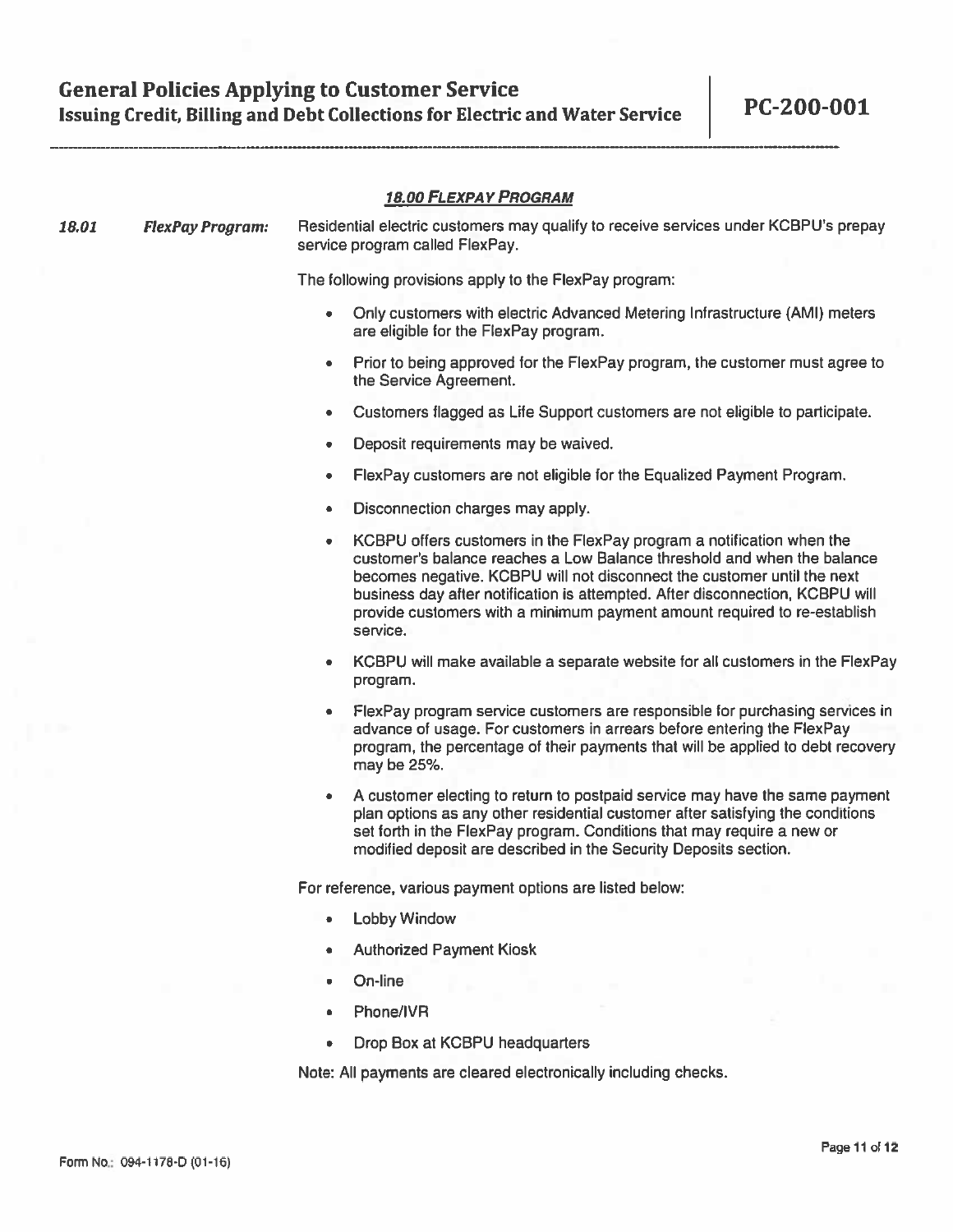### General Policies Applying to Customer Service Issuing Credit, Billing and Debt Collections for Electric and Water Service PC-200-001

| <b>Prior Version #</b><br>[Effective Date]   | <b>Owner [Author]</b>                                                                                                                                                                          |                                    | <b>Board Approval</b><br>Required<br>Approver<br>$\overline{Y}$ Yes |           |
|----------------------------------------------|------------------------------------------------------------------------------------------------------------------------------------------------------------------------------------------------|------------------------------------|---------------------------------------------------------------------|-----------|
| 2.00                                         | Name                                                                                                                                                                                           | Johnetta Hinson                    | William Johnson                                                     |           |
| $5 - 1 - 2019$                               | <b>Title</b>                                                                                                                                                                                   | <b>Manager of Customer Service</b> | <b>General Manager</b>                                              |           |
| <b>Current Version #</b><br>[Effective Date] | <b>Owner [Author]</b>                                                                                                                                                                          |                                    | Approver                                                            |           |
| 1.00                                         | <b>Name</b>                                                                                                                                                                                    | Johnetta Hinson                    | William Johnson                                                     |           |
| 2-19-2020                                    | Title                                                                                                                                                                                          | <b>Manager of Customer Service</b> | <b>General Manager</b>                                              |           |
| Description of<br><b>Changes:</b>            | Policy number has changed to align with the utility wide policy review<br>and update project. Section 11.00 Resale of Services was made into a<br>policy. Policy revised to current practices. |                                    |                                                                     |           |
| <b>Resolution</b><br><b>Number</b>           | 5251                                                                                                                                                                                           |                                    |                                                                     |           |
| <b>General Manager</b><br>Signature/Date     |                                                                                                                                                                                                |                                    |                                                                     | 2.20.2020 |

#### **REVISION HISTORY**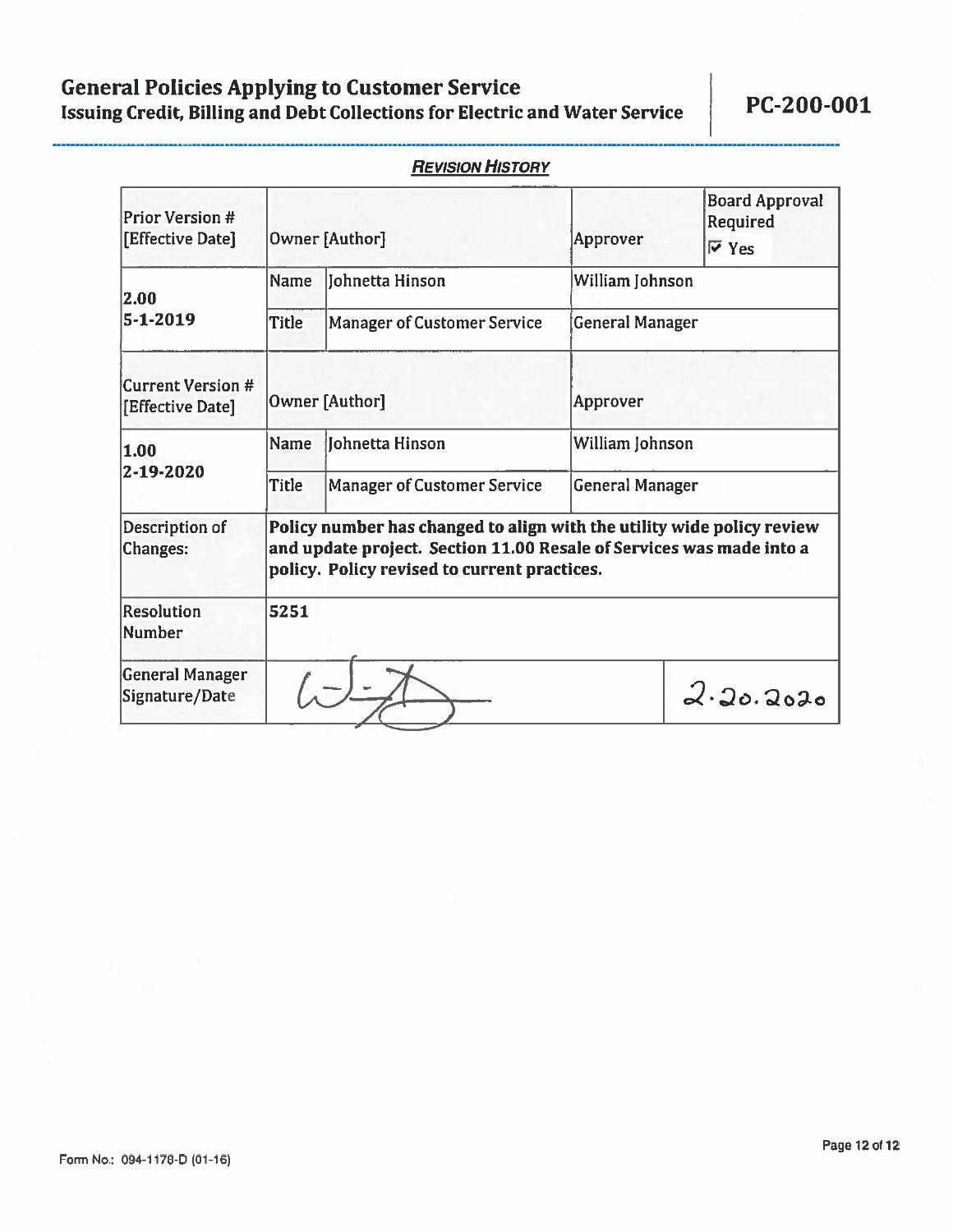<span id="page-14-0"></span>

## **KANSAS CITY RULES AND RULES AND RULES AND RULES AND RULES AND REGULATIONS**

|      | <b>Customer Service Adopted Fee and Deposit Schedule</b>                             | PC-200-002                             |
|------|--------------------------------------------------------------------------------------|----------------------------------------|
|      | <b>CUSTOMER SERVICE ADOPTED FEE AND DEPOSIT SCHEDULE</b><br>1.00                     |                                        |
| 1.00 | 1. Service Fees                                                                      |                                        |
|      | a. Service Fee                                                                       | \$75.00                                |
|      | Disconnection Fee (Postpaid)<br>b.                                                   |                                        |
|      | • Electric Meter                                                                     | \$10.00                                |
|      | • Water Meter                                                                        | \$35,00                                |
|      | <b>Disconnection Fee (Prepay)</b><br>$C_{\rm{max}}$                                  |                                        |
|      | • Electric Meter                                                                     | \$0.00                                 |
|      | • Water Meter                                                                        | \$35.00                                |
|      | d. Late Payment Charge                                                               | 5% of Outstanding Current Bill         |
| 2.00 | 2. Residential Homeowner / Renter Deposit (Postpaid)                                 |                                        |
|      | <b>Limited Liability</b><br>a.                                                       |                                        |
|      | • Electric                                                                           | \$150.00                               |
|      | • Water                                                                              | \$60.00                                |
|      | • Sewer                                                                              | \$15.00                                |
|      | b. Substantial Liability                                                             |                                        |
|      | • Electric                                                                           | \$250.00                               |
|      | • Water                                                                              | \$100.00                               |
|      | • Sewer                                                                              | \$25.00                                |
|      | <b>Maximum Deposit</b><br>C.                                                         | \$500.00                               |
|      | 3. Residential Other / Contractor Deposit (Postpaid)<br><b>Maximum Deposit</b><br>a. | \$250.00 up to the Maximum<br>\$500.00 |
|      | 4. Residential Homeowner / Renter Deposit (Prepay)                                   |                                        |
|      | • Electric, Water, Sewer                                                             | \$0.00                                 |